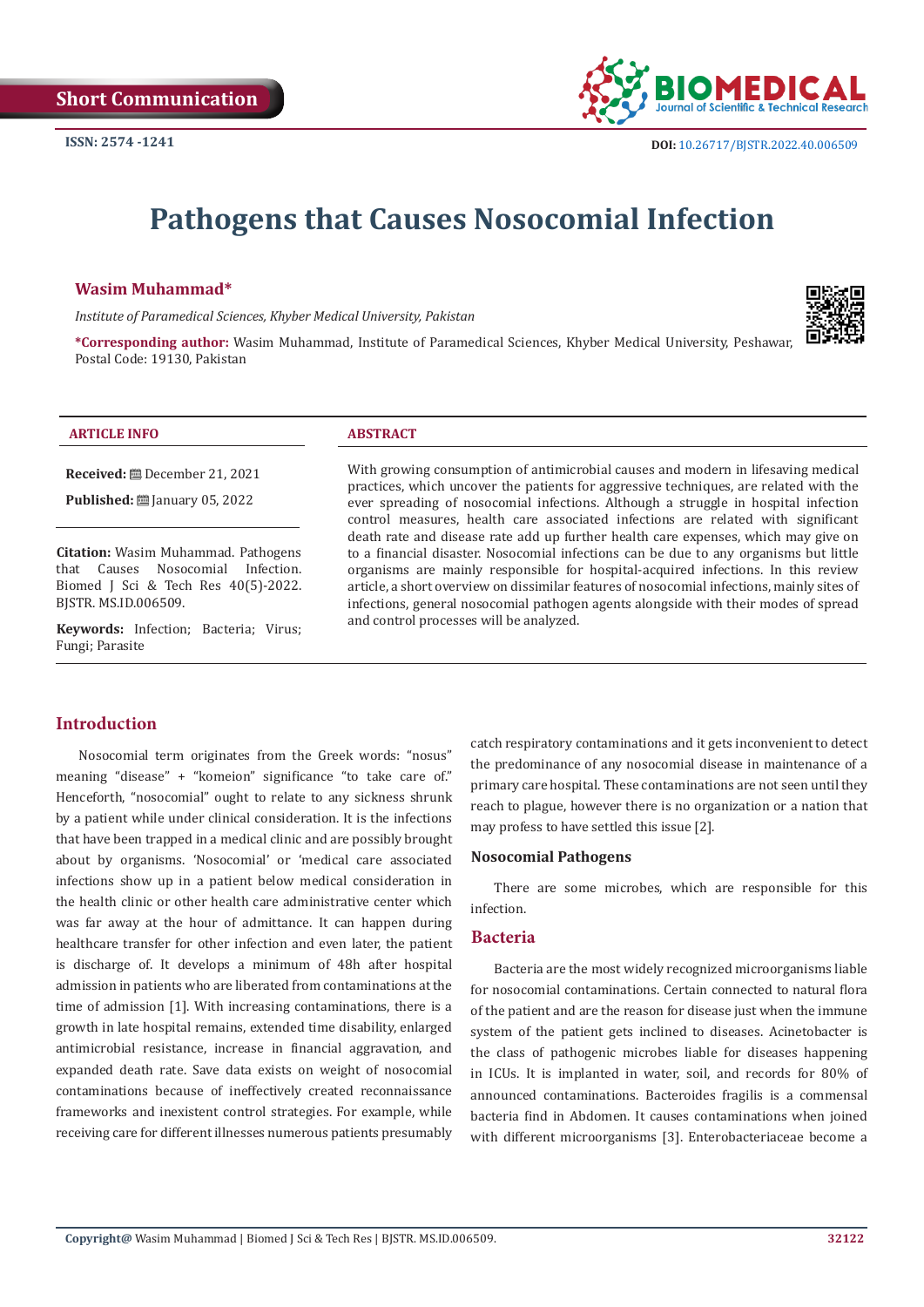source of infections if it is transferred to other body portions from gut; wherever it is typically found. It comprise Escherichia coli and Klebsiella species. Methicillin-resistant S. aureus (MRSA) transmit through direct contact, open injuries and tainted hands. It roots to pneumonia and sepsis and by going from circulatory system or organ. This is extremely resistant towards antibiotics called betalactams. Clostridium difficile cause inflammation of colon leading to colitis and diarrhea, principally because of end of beneficial microorganisms with that of pathogenic. C.difficile is communicated from infected peoples to others through medical services staff by means of inappropriate scrubbed hands [4,5].

#### **Viruses**

Other than microbes, infections are additionally a major reason for this infection. Common checking shows that 5% these infections are due to of viruses. They can be communicated through fecal-oral, respiratory course hand-mouth course. Hepatitis is the ongoing sickness brought spread through this. Therapeutic facilities deliver and transfer hepatitis infections to the laborers and patients. Hepatitis B and C are normally communicated through hazardous infusion rehearses. Additional infections incorporate herpessimplex infection, rotavirus, HIV and a flu [6,7].

### **Fungal**

It acts as opportunistic microbes bring about these infections in immune-compromised peoples. Species Aspergillus can source infections through ecological infection. Cryptococcus neoformans, Candida albicans, are likewise prone for disease throughout emergency crisis. Aspergillus contaminations are transported almost by inward breath of parasitic spores from tainted air through progress or redesign of medical facilities center while Candida infections emerge from patient's endogenous microflora [8].

# **Parasites**

Parasites have been seen to be etiological agents of diarrhea. Most oftentimes, protozoa, for example, Cryptosporidium sp., Entamoeba histolytica, Giardia lamblia and Blastocystis cause contaminations. Protozoa causing loose diarrhea can be communicated through food and water sullied with excrement. T. gondii can be an agent that possibly causes waterborne nosocomial parasitic disease. Another conceivable reason for nosocomial disease is transmission by transfusion. The most notable blood parasite that can be communicated through transfusion is the Plasmodium species. Nosocomial parasitic diseases can now and again be gained from tainted medical clinic equipment. There are reports of Plasmodium, a class of protozoans, being communicated by injectors, tainted gloves, and reaching bedside glucometers. S. stercoralis has additionally been accounted for to be sent from contaminated endoscopes. Consequently, emergency clinic staff ought to thoroughly check to keep transmission from hospital

equipment [9].

# **Determinants of Nosocomial Infection**

- **1.** Poor clean circumstances and deficient debris removal from hospitals.
- **2.** Immunosuppression in the patients, delayed remains in emergency unit, drawn out consumption of antibiotics.
- **3.** Utilization of improper infusion methods, poor information on fundamental pollution control measures, improper utilization equipment's and deficiency of control methodologies. In developing homelands, these threat factors are linked with neediness, lack of monetary aid, understaffed medical services settings and deficient stockpile of equipment's [10].

# **Conclusion**

This infections or hospital related infections befall in peoples who visit hospital or in admitted in hospital. It can occur globally both in developing and developed nations. These infections are central root of preventable mortality and morbidity. It can be organized by keep monitoring on antimicrobial use and its resistance, adopting antibiotic control policy and performing infection control plans, Resourceful surveillance management can show its role at countrywide and worldwide level. Struggles are necessary by all stakeholders to avoid and control these infections.

# **Conflicts of Interest**

None.

# **Funding Statement**

None.

#### **References**

- 1. (2016) WHO. The burden of health care-associated infection worldwide.
- 2. [Allegranzi B \(2011\) Report on the burden of endemic health care](https://apps.who.int/iris/bitstream/handle/10665/80135/9789241501507_eng.pdf) [associated infection worldwide. Geneva: WHO.](https://apps.who.int/iris/bitstream/handle/10665/80135/9789241501507_eng.pdf)
- 3. [Suresh G, Joshi GML \(2013\) Acinetobacter baumannii: An emerging](https://www.wjgnet.com/2220-3176/full/v3/i3/25.htm) [pathogenic threat to public health. World J Clin Infect Dis 3\(3\): 25-36.](https://www.wjgnet.com/2220-3176/full/v3/i3/25.htm)
- 4. [Jayanthi A \(2014\) Most common healthcare-associated infections: 25](https://www.beckershospitalreview.com/quality/most-common-healthcare-associated-infections-25-bacteria-viruses-causing-hais.html) [bacteria, viruses causing HAIs, Becker's hospital review.](https://www.beckershospitalreview.com/quality/most-common-healthcare-associated-infections-25-bacteria-viruses-causing-hais.html)
- 5. [\(2016\) CDC. Diseases and organisms in healthcare settings. Healthcare](https://www.cdc.gov/hai/organisms/organisms.html) [associated infections \(HAIs\). Atlanta, Georgia: CDC.](https://www.cdc.gov/hai/organisms/organisms.html)
- 6. [Aitken CJD \(2001\) Nosocomial spread of viral disease. Clin Microbiol](https://pubmed.ncbi.nlm.nih.gov/11432812/) [Rev 14\(3\): 528-546.](https://pubmed.ncbi.nlm.nih.gov/11432812/)
- 7. [Ducel JF, Nicolle L \(2002\) Prevention of hospital-acquired infections.](https://www.who.int/csr/resources/publications/whocdscsreph200212.pdf) [Geneva: WHO.](https://www.who.int/csr/resources/publications/whocdscsreph200212.pdf)
- 8. [Emily RM \(2011\) Sydnor TMP. Hospital epidemiology and infection](https://www.ncbi.nlm.nih.gov/labs/pmc/articles/PMC3021207/) [control in acute-care settings. Clin Microbiol Rev 24\(1\): 141-173.](https://www.ncbi.nlm.nih.gov/labs/pmc/articles/PMC3021207/)
- 9. [Sankur F \(2019\) Nosocomial Parasitic Infections. European Journal of](https://eurjther.com/Content/files/sayilar/64/155-158.pdf) [Therapeutics 25\(3\): 155-159.](https://eurjther.com/Content/files/sayilar/64/155-158.pdf)
- 10. [Khan HA, Baig FK, Mehboob R \(2017\) Nosocomial infections:](https://www.sciencedirect.com/science/article/pii/S2221169116309509) [Epidemiology, prevention, control and surveillance. Asian Pacific Journal](https://www.sciencedirect.com/science/article/pii/S2221169116309509) [of Tropical Biomedicine 7\(5\): 478-482.](https://www.sciencedirect.com/science/article/pii/S2221169116309509)